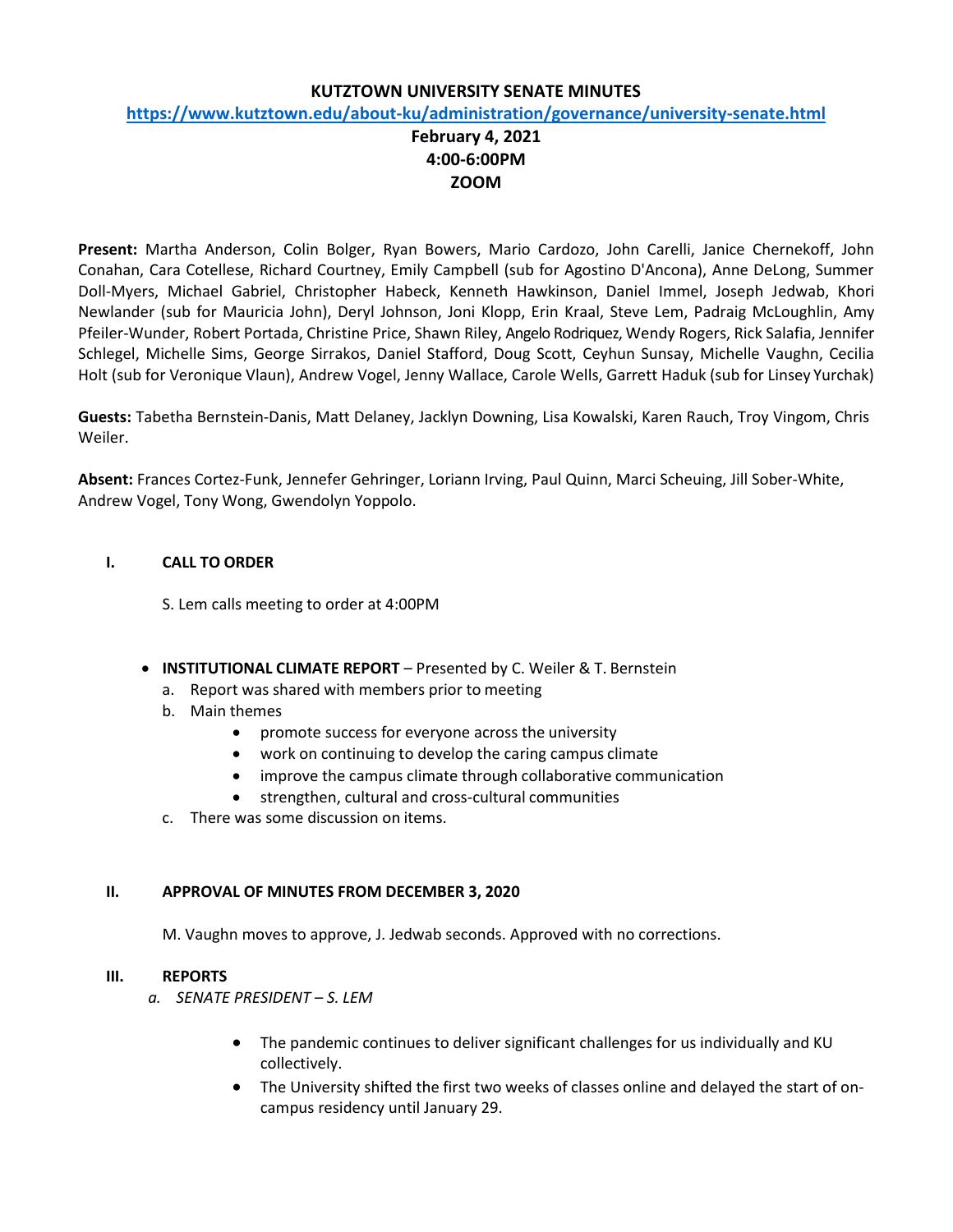- New opportunities for campus-wide COVID testing, which is required for on-campus residents and athletes and optional for off-campus students andemployees.
- Able to reach the mutually agreeable compromise on Wellness Days (substitute for Spring Break.
- Senate Exec and Dr. Hawkinson support extending the COVID grading policy for the spring 2021 semester.
- Snow Day revisions Policies ACA-006 and 015, consequently, are outdated, and Senate Exec has agreed with the Provost's suggestion that these policies be removed from the policy register.
- PASSHE Redesign The state system's efforts are largely concentrated on the integration of our sister institutions in the West. Eastern institutions may not develop 100% online programs without the permission of the integrating schools until2022.

# *b. SENATE VICE PRESIDENT – D. JOHNSON*

- Committee on Committees will launch our Willingness to Serve on Governance Committees starting 2/8/21 and will close 2/19/21.
- Committee on Committees will host a zoom meeting with all governance committee chairs that have members appointed by Committee on Committees on 2/26/21 at 3 p.m.
- Committee on Committees continues to develop spreadsheets and new ways to archive meeting notes and membership information for all governance committees that fall within the purview of Committee on Committees.
- Committee on Committees is working to establish permanent zoom links for each governance committee and to implement a possible master schedule of all meetings for committees beginning Fall 2021.
- Spring (2021) replacements for committee vacancies is currently underway.
- Please email [senate@kutztown.edu w](mailto:senate@kutztown.edu)ith all correspondences for Committee on Committees or the University Senate VP.

# *c. SENATE SECRETARY REPORT – C. COTELLESE*

- **ELECTER 15 FORM 15** For the vacancies on the following committees:
	- **Committee on Committees**
		- $\circ$  College of Education Rep 3 years
		- $\circ$  College of Business Rep 3 years
	- **Grade Appeal Board**
		- o College of Business Representative-Tenured 3 years
	- **Strategic Planning & Research Committee**
		- $\circ$  College of Business Representative 3 years
		- $\circ$  College of Business Representative 3 years
		- $\circ$  College of Education Representative 3 years
		- o College of Visual & Performing Arts Representative 3 years
		- o Non-Teaching Faculty 3 years
	- Nominations begin on Feb. 22.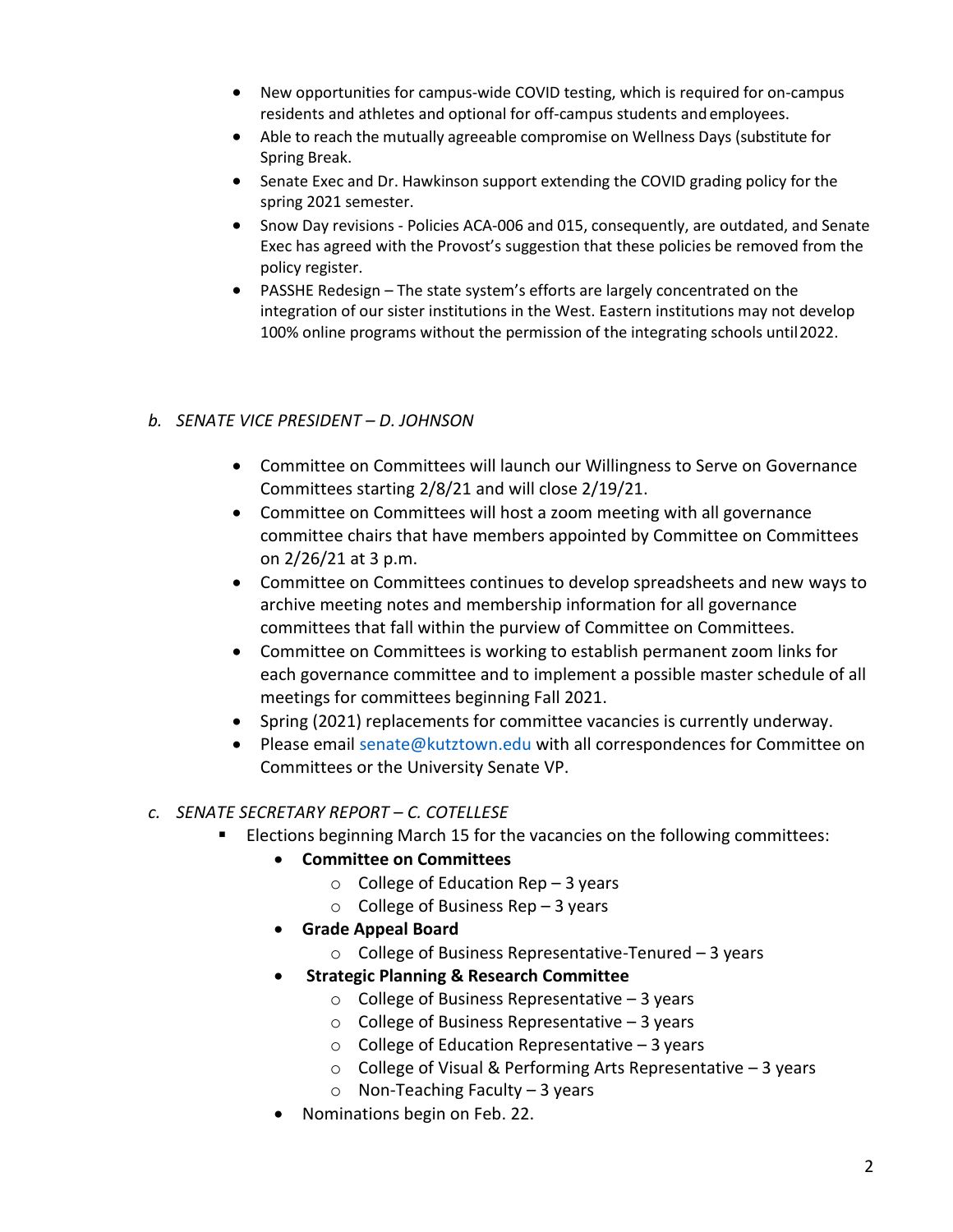• Tony Wong – vacancy on Enrollment Management – A sub needs to be elected. Please let Cara know if you are interested.

# *d. UNIVERSITY PRESIDENT REPORT – K. HAWKINSON*

- Expressed thanks and gratitude to all the essential workers and others who had to make sacrifices to make sure that we're able to continue our mission during the snowstorm.
- We will receive \$11.5 million from what is essentially the second Cares Act. We are required to provide a minimum of \$3.7 million directly to our students. The remaining 7.8 million can be used directly by the institution for items like lost revenue, COVID testing, faculty distance education payments and technology and all kinds of other things that are related to the pandemic. It will be a huge help in offsetting lost revenue, in the housing and dining operations due to our 10% discount for students moving in late
- **There are about 1800 students in Residence Halls. This is well below are our** normal resident levels. We are hoping we can get some reimbursement for the loss of that revenue.
- We remain committed to a balanced budget. We don't know if there will be any tuition increase coming.
- Any money coming that will make its way to the State system universities are projected to increase about \$2.5 million and student aid and scholarships are projected to increase about \$3.5 million.
- 75 to 80% of incoming students receive merit scholarships. Merit scholarships provide students will either \$4000, \$3000, \$2000 or \$1,000 based on their accomplishments in high school and testing.
- We continue to make sure that our university is right sized based on the indicators that have been established for us by the State system.
- **De Fran renovation and the Popular house or Welcome Center remain on** schedule. While they're years late, they're now moving forward.
- Areas of Old Main are being prepared for the College of Business faculty to relocate this summer.
- Mergers and consolidations of universities are continuing. There is a moratorium that's been put in place on undergraduate online program development for the next year and a half year and a half or so. That is so that the new university of the West can concentrate on developing their online programming.
- **•** The Board of Governors passed new retirement incentives for nearly all our bargaining units and similar incentives will be provided for non-represented groups.
- The Foundation is working on its \$40 million comprehensive campaign. Already raised \$31 million toward our \$40 million campaign. In the last five years we've doubled our endowment from \$19 million to \$38 million Last year, the foundation raised more money in one year than any other time in history, just under \$9 million and we're already at about \$8.1 million this year so we're confident that we're going to hit that \$40 million mark fairly soon.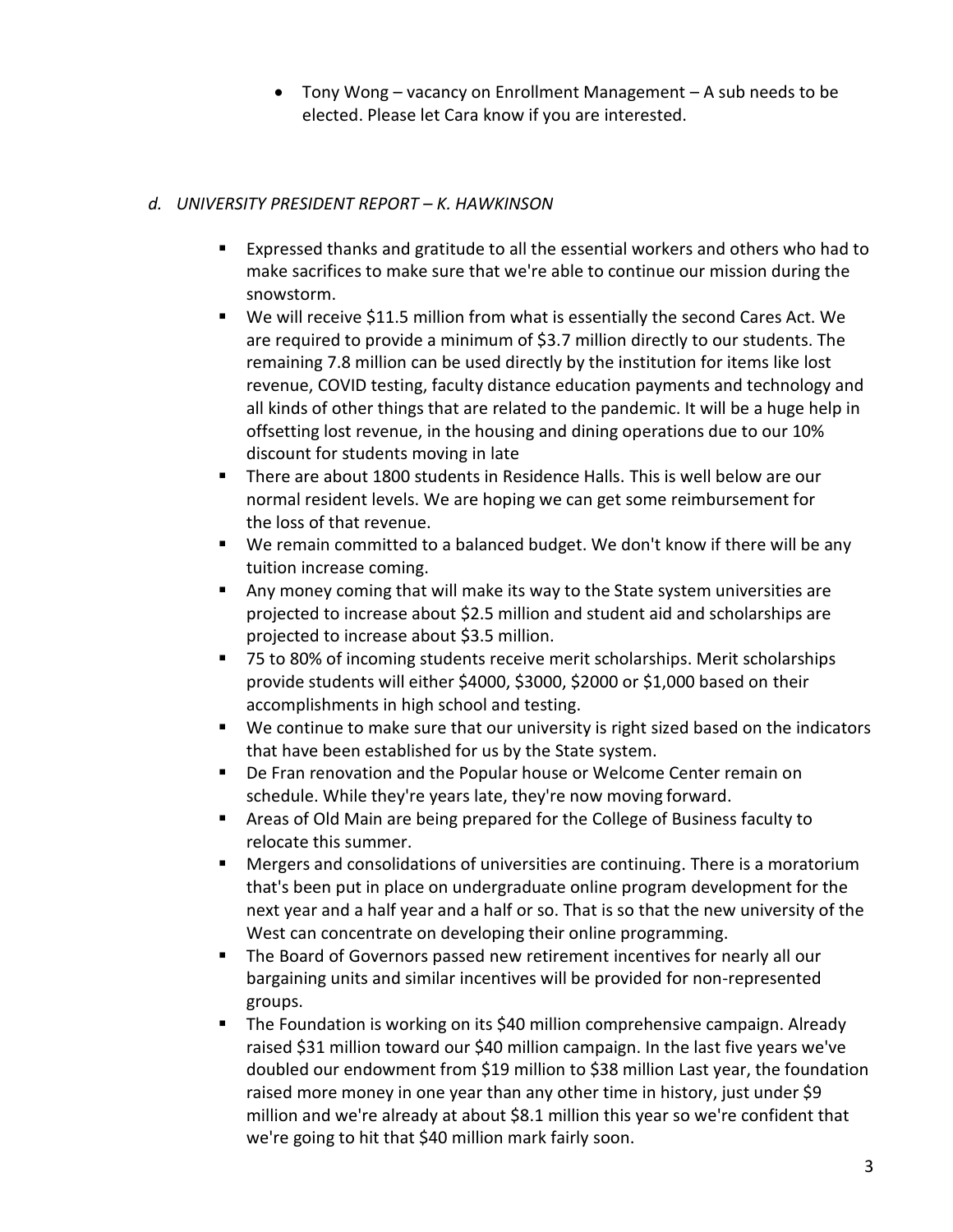- We were able to identify a third party that allows us to legally test asymptomatic students. We had tested about 2100 students and employees and we had five positive cases. We have another screening date next week and then on each wellness day and then at the end of the Semester.
- **E** Athletic teams will be practicing and spring sports and will be competing. Athletes are tested at least once a week in some sports, two and three times a week in others. This will give us a good idea as to whether or not we're getting any Spikes at any time through the course of the Semester.
- Working on revising our strategic plan. The plan needs to mesh with the state system goals which center around retention, enrollment management and fiscal responsibility, so we are developing our plan, so it fits into the expectations of the State system. We are also working on a diversity, equity, and inclusion strategic plan.

# *e. UNIVERSITY PROVOST – C . WELLS*

- Belated welcome to students, faculty, and staff to the spring semester. Also thank you to the dean's, faculty, and staff for stepping up to the challenge of preparing for dealing with another uncertain semester.
- Thanks to Dean Ward for accepting the position of interim dean of graduate studies for the spring semester.
- Thanks To leadership for productive meetings to discuss my first semester as the interim provost.
- Thanks to SGB leadership for an informative and successful meeting.
- Thanks to the President who's been very patient during this transition period.
- Thank you to our students for their patience, for their perseverance and for the resilience during a very difficult time in their lives.
	- o Question from J. Schlegel asking for update on Graduation plans
		- C. WELLS and K. HAWKINSON will try to make a decision by March.
		- If possible, there will be some level of face to face, and the door will be open to all 2020 graduates to come back as well.
- *f. STUDENT GOVERNMENT BOARD -E. CAMPBELL*
	- Thank you to the Senate and administration for our collaboration over winter break and making sure we preserve the Wellness days.
	- SGB retreat was last weekend. Talked about and set some goals. Also discussed ideas about how we can make graduation an in-person event. Will relay some of those ideas to Dr Hawkinson.
	- Flyers will go out for First Wellness day next week.
	- SGB At- large committee is working on advocacy with Sandy Green and PASSHE.
	- Advisory group for the integration efforts met this past Tuesday to give input on the updates from the working groups.
	- SGB meets today with Chancellor Greenstein following his Board of Governors session.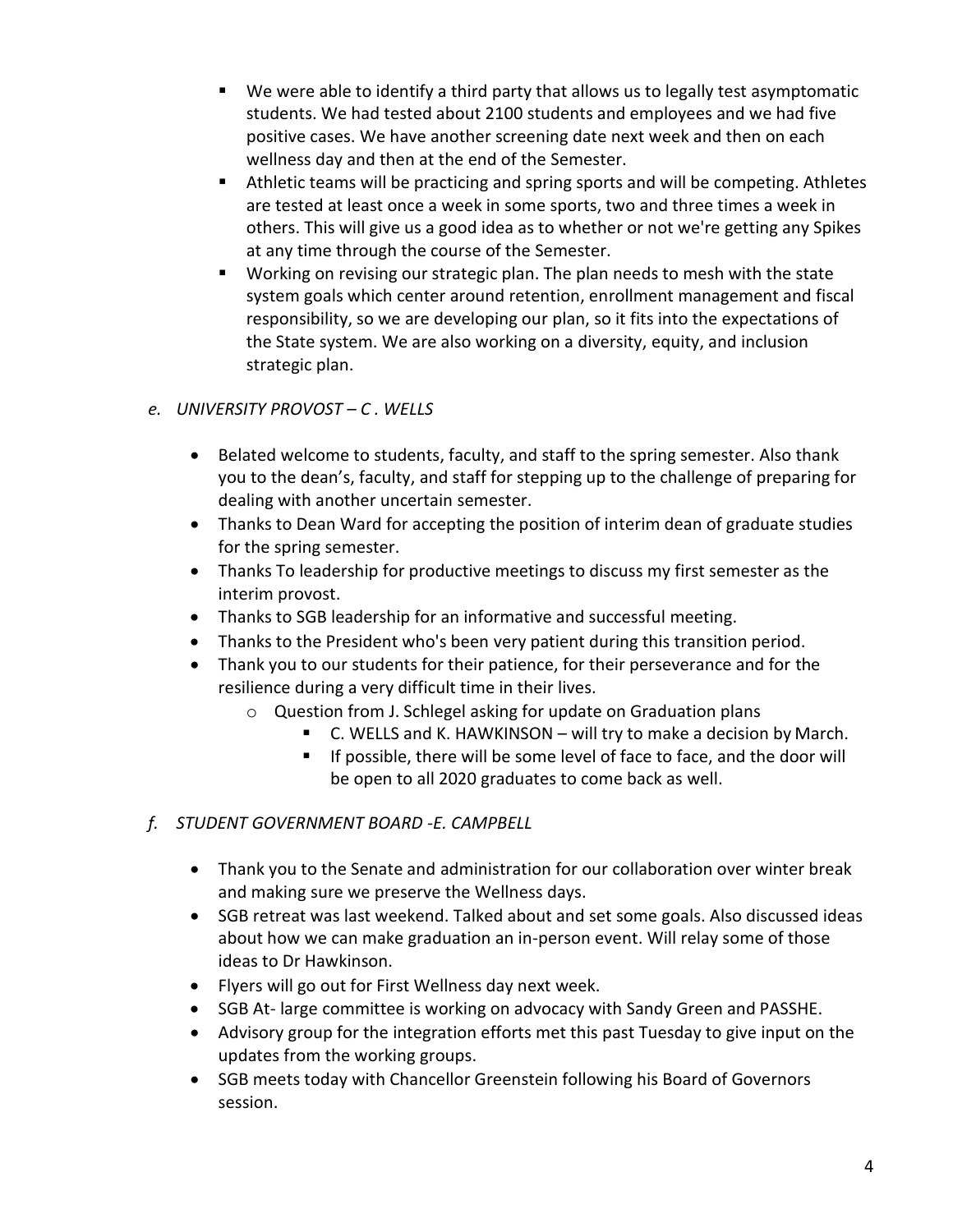### *g. ASSESSMENT OFFICE – K. RAUCH*

- January assessment workshop- very pleased to have about 70 participants
- Monday February 15 all program mid-year assessments due to the Deans office.

### **IV. UNFINISHED BUSINESS- S. LEM**

- Many policies are still under consideration. (Listed in Agenda)
- Fall 2020 COVID impact survey results were discussed with the task force and will be sent to the Student Success committee to be considered next time they meet.

### **V. NEW BUSINESS- S. LEM**

- o Election of temporary Senate Vice President and Senate
	- Senator D. Johnson was elected as acting Vice President for the Spring 2021 term
	- Senator C. Cotellese was elected as acting Secretary for the Spring 2021 term
- $\circ$  Alternative grading policies for our undergraduate students. Senate Exec. and President and Provost are in favor of policy for the Spring semester. We really want faculty input and staff input on this so take the question back to your departments and see how they feel about extending the policy for the Spring 2021 semester. Will discuss and vote on this item at the March meeting.
	- P. McLoughlin: Could this be decided by Monday April 19?
	- S. Lem: If we have the vote through senate by the March 4 it would be in place by the withdrawal deadline.
	- J. Chernekoff: Do we know what the repercussions are for financial aid or the Registrar's office?
	- S. Lem: I don't have an answer, but I could certainly investigate it.
- o Revision to University Senate Constitution
	- Review revisions that have been given out today and there will be discussion about changes etc. at March meeting.
- $\circ$  Removal of Kutztown University Policy ACA-006 and ACA-015 from the register. These policies are no longer applicable, so it is the recommendation of Senate Exec. to remove them.
	- P. McLoughlin expressed concern about this decision being rushed.
	- G. Sirrakos expressed concerns about inequity for faculty as well as students if traditional snow days are eliminated.
	- K. Hawkinson expressed that faculty could teach online synchronously, assign work, or make up classes on an alternate day.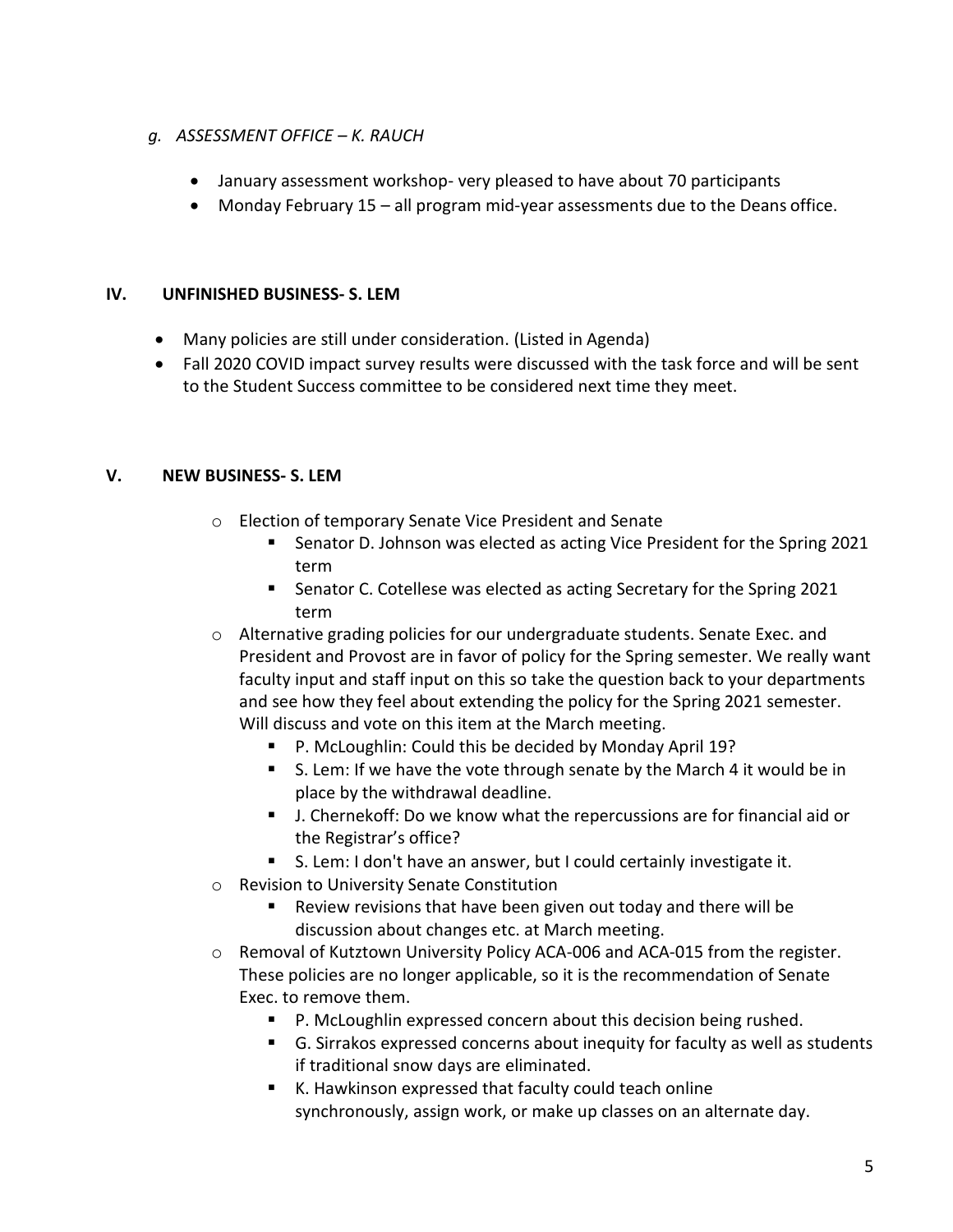- G. Sirrakos recommended that the language surrounding this policy be very intentional.
- E. Campbell expressed concern that there are things that come with a snow day that must be attended to and classes aren't always the main priority. Suggested that there is more input from students.
- S. Lem stated that there is more opportunity once policies are eliminated.
- E. Kraal stated that there are challenges related to childcare, job responsibilities and moving class to another time. Both faculty and students can't just immediately adjust their work or childcare schedules. This is a great opportunity for those conversations to take place and to make sure that not only are the policies in place, but the Faculty have the skills to think about how to implement them in an equitable and inclusive way.
- S. Lem: Eliminating the current policies is the right move. We can have further conversations through shared governance on how to handle equity issues when it comes to how we make up those class periods that are changed because of inclement weather.

### **VI. AS MAY ARISE**

- $\circ$  J. Downing
	- Inclusive access student participation rate is at 92.3%
	- Will send additional data to faculty
	- Ready to accept adoptions for summer and fall March 15 is the adoption goal.
	- Hosting our academic department Secretary gathering at the end of February
	- Noticed an unusual gap between enrollment and required course material purchases as the beginning of week three. Students have only purchased 30% of their required materials, and for this reason there is concern that students might not have the materials they need to be successful in their classes.
- o S. Lem
	- Question on whether there will be computer replenishment for the summer for faculty and staff.
		- C. Wells Computers that are in dire need of replacement will be discussed with the President. We are going to be replacing telephones and that will begin in late spring early summer but we're not going to be doing computer replenishment right now.
- o C. Price
	- Friday, February 12 is our fourth annual gender and sexual minorities conference.
	- Keynote at 10am is Pennsylvania representative Malcolm Kenyatta. He will be speaking and our theme this year – activism.
	- 12 sessions that are lined up for the afternoon